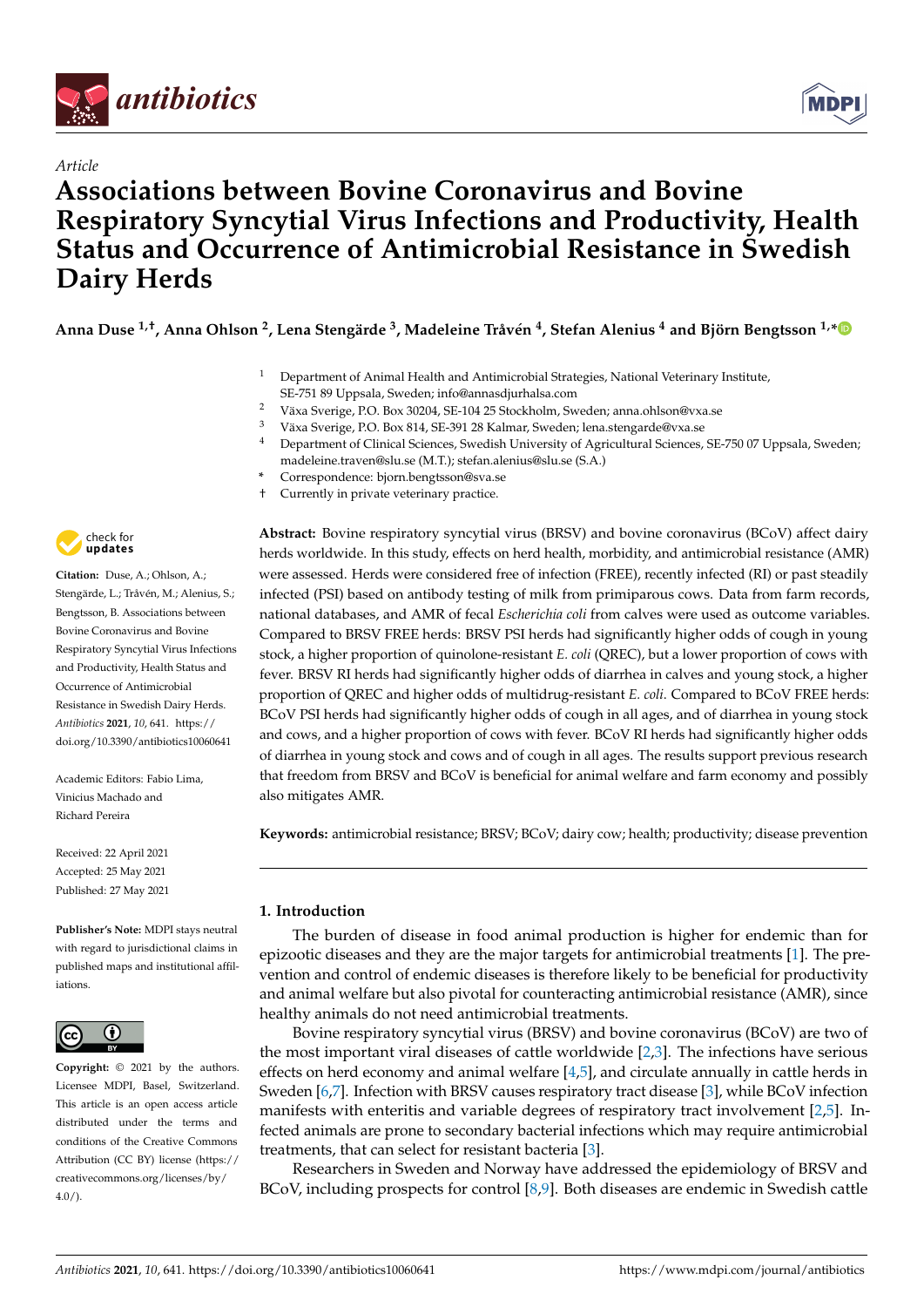herds and it has been suggested that very similar strains of BRSV and BCoV circulate in the cattle population [\[6](#page-11-5)[,7\]](#page-11-6) and that specific antibodies acquired remain detectable for years, even without reinfection [\[10](#page-11-9)[,11\]](#page-12-0). All animals born in a herd after an infection has passed will be naïve and susceptible to a new infection. Herds free from infection are assumed to be hit harder on the introduction of the viruses due to a higher proportion of susceptible individuals in the herd, than herds that regularly encounter the virus, and thereby sustain a certain degree of herd immunity [\[5\]](#page-11-4). It is probable, however, that repeated re-infections in a herd affect the overall health and productivity, resulting in increased mortality and antimicrobial use. It might therefore be sounder, from an economical and an animal welfare perspective, to sustain a free status rather than having repeated infections to sustain immunity.

Voluntary control programs, based on biosecurity measures, have been suggested in Sweden and are already implemented in Norway [\[9,](#page-11-8)[12\]](#page-12-1). To support the development of control programs for BRSV/BCoV, an evaluation of the benefits of such measures for herd health and productivity as well as for antimicrobial use and AMR is valuable. Previous studies have shown that BRSV and BCoV negatively affect productivity in dairy herds [\[5,](#page-11-4)[13](#page-12-2)[–17\]](#page-12-3). However, to the best of our knowledge, the effects on overall herd health, antimicrobial use, and AMR have not been evaluated. If preventive measures to sustain freedom from these viruses counteract AMR, this would be a strong incentive to implement control programs, not only for the dairy industry, but also for society. In addition, most research in this area has focused on the short-term effects of outbreaks and has not considered the effects of having repeated infections compared to being completely free. The aim of this study was to investigate the effects of recurring infections, recent infections, or freedom from BRSV or BCoV on herd productivity, health status, antimicrobial use and the occurrence of AMR. We hypothesize that freedom from these diseases would be beneficial regarding all these aspects.

## **2. Results**

## *2.1. Herds and Dropouts*

In all, 111 herds (17% of invited) agreed to participate and were enrolled in the study from October 2015–March 2016. The median herd size at enrolment was 65 cows. The herds were in the East (13%), South (39%) and North (48%) of Sweden [\[18\]](#page-12-4). Eight herds did not send in fecal samples at sampling 1 and were excluded from the study. An additional 16 herds dropped out at sampling 2, and another 11 at sampling 3, resulting in 76 herds that completed the study. The median herd size for these 76 herds was 58 cows and they were in the East (14%), South (41%) and North (45%) of Sweden. Specific reasons for dropouts were not sought. Up to date information about herd size could not be obtained from invited herds that did not participate and hence, a comparison between participating and non-participating herds was not possible.

## *2.2. Samples*

The median number of days between milk samplings 1 and 2 was 367 (interquartile range (IQR): 348–392) and 367 (IQR: 351–382) between milk samplings 2 and 3. The median number of days between the last fecal sample in sampling 1 and the first in sampling 2 was 303 (IQR: 287–340) days, and between the last fecal sample in sampling 2 and the first in sampling 3 was 366 (IQR: 344–392) days. Of the 76 herds, 74, 74, and 70 submitted six fecal samples at samplings 1, 2 and 3, respectively. The remainder of herds submitted between two and five samples at each sampling. The sampled calves were between 0 and 100 days old with a median age of 14 (IQR: 7–23) days.

# *2.3. Questionnaire Response Rate*

Of the 608 questionnaires sent to the 76 herds that completed the study, 595 were returned, resulting in a response rate of 98%. Of these, 77% were fully completed. The mean response rate for each question was 95%, ranging between 87% and 98% for different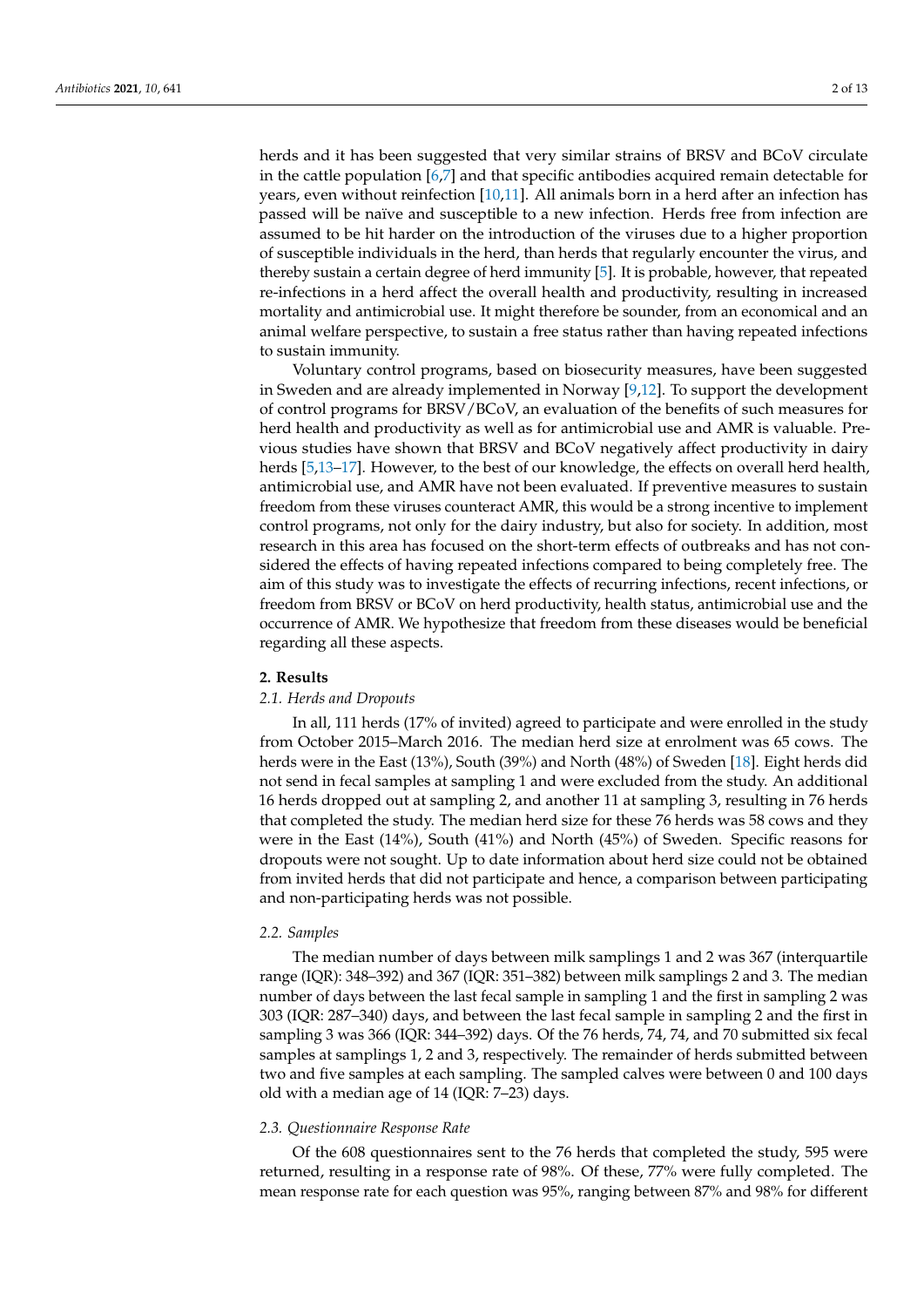questions. The questions on incidence of hoof or leg disorders and dullness in young stock had more than 10% missing values and were excluded from further analyses. Questionnaire data are presented in Supplementary Table S1.

# *2.4. Herd Infection Status*

In the first sampling of milk from three homebred primiparous cows (PPM), 30% of the 76 herds were both BRSV and BCoV antibody-positive, 32% were positive to BCoV only, 9% were positive to BRSV only, and 29% were negative to both viruses. For samplings 2 and 3, the corresponding results were 38%, 32%, 5%, and 25%, and 32%, 33%, 10%, and 25%, respectively. Based on the BRSV and BCoV antibody status in PPM, herds were categorized as free of infection (FREE), recently infected (RI) and past steadily infected (PSI) after the final sampling. In ten herds (13%), all three samples were antibody-negative to both viruses, and an additional nine herds (12%) were free from any of the virus infections during the study period. The number of herds in each category for each virus is presented in Table [1.](#page-2-0)

| <b>Milk Sampling Occasion</b><br>Antibody-Positive (+) or Negative (-) |  |  | Herd Status <sup>1</sup> | <b>BRSV</b>       | <b>BCoV</b>       |  |
|------------------------------------------------------------------------|--|--|--------------------------|-------------------|-------------------|--|
|                                                                        |  |  |                          | (Number of Herds) | (Number of Herds) |  |
|                                                                        |  |  | FREE                     | 29                | 14                |  |
|                                                                        |  |  | FREE                     |                   |                   |  |
|                                                                        |  |  | FREE                     |                   |                   |  |
|                                                                        |  |  | <b>FREE</b>              |                   |                   |  |
|                                                                        |  |  | RI                       |                   |                   |  |
|                                                                        |  |  | <b>RI</b>                |                   |                   |  |
|                                                                        |  |  | RI                       |                   | 10                |  |
|                                                                        |  |  | PSI                      | 14                | 31                |  |
|                                                                        |  |  | VACCINATED <sup>2</sup>  |                   |                   |  |

<span id="page-2-0"></span>**Table 1.** Categorization of herd infection status according to the herd antibody status in each milk sampling for bovine respiratory syncytial virus (BRSV) and bovine coronavirus (BCoV) in 76 dairy herds.

<sup>1</sup> FREE = free of infection; RI = recently infected during the period; PSI = past steadily infected during the period. <sup>2</sup> Vaccinations with vaccines against either of bovine coronavirus or bovine respiratory syncytial virus.

#### *2.5. Antimicrobial Resistance*

Quinolone-resistant *E. coli* (QREC) were isolated from calves on all but one farm. The mean proportion of calves within a farm that carried QREC was 49%, ranging from 0 to 100%. The median within-sample prevalence of QREC for individual calves was 0% (IQR: 0–0.003%) and ranged from 0 to 100%.

Tetracycline-resistant *E. coli* (TREC) were isolated from calves on all but one farm. The mean proportion of calves within a farm that carried TREC was 81%, ranging from 0–100%. The median within-sample prevalence of TREC for individual calves was 0.09% (IQR: 0.0002–1.6%) but ranged from 0 to 100%.

Of the 1331 randomly selected *E. coli* isolates subjected to antimicrobial susceptibility testing, 637 (48%) were resistant to one or more antimicrobials. The proportion of resistance, and the minimum inhibitory concentration reached by 50% of isolates (MIC50) and MIC90 are presented in Table S2. Twenty-one percent (280 isolates) were multidrugresistant (MDR).

## *2.6. Effect Associated with Infection Status*

For outcomes where a statistical difference ( $p < 0.05$ ) or a statistical trend ( $p < 0.1$ ) was observed between FREE and PSI or RI herds, the direction of the effect of BRSV and BCoV infection status is shown in Table [2.](#page-3-0) Adjusted values, predicted probabilities, and hazard ratios (HR) and odds ratios (OR) are presented for each affected outcome in the text below.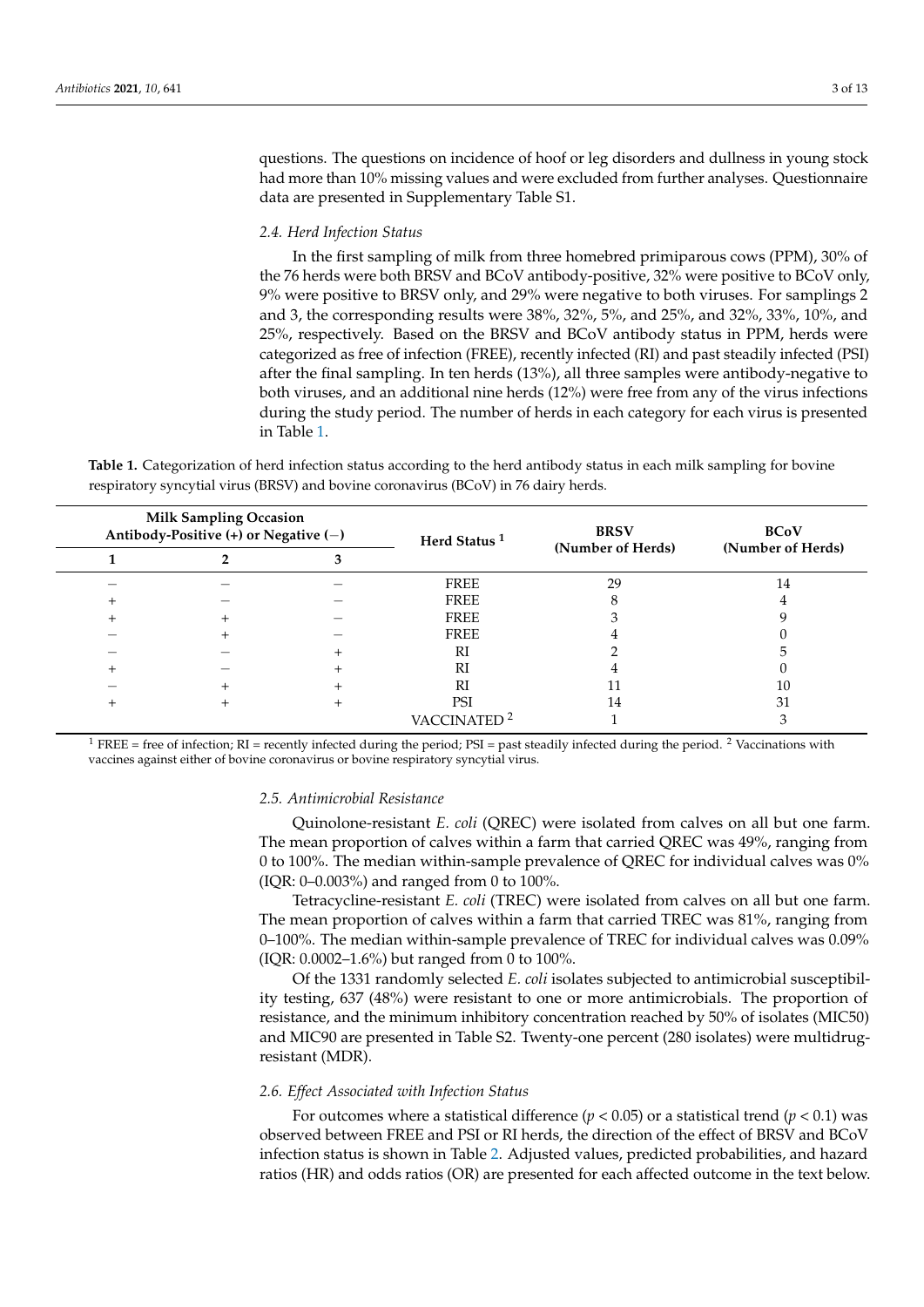<span id="page-3-0"></span>**Table 2.** A schematic overview of the effects of infection status (PSI or RI) for bovine respiratory syncytial virus (BRSV) or bovine coronavirus (BCoV) infection on different outcomes related to herds with a FREE status. Upwards arrow denotes a higher value than in herds with a FREE status and downwards a lower value. Two arrows denote a statistically significant effect (*p* < 0.05), one arrow a statistical trend (0.05 < *p* < 0.1), and a dash neither a statistically significant effect nor a statistical trend ( $p > 0.1$ ).

|                                               | <b>BRSV</b>              |                          | <b>BCoV</b>        |                          |
|-----------------------------------------------|--------------------------|--------------------------|--------------------|--------------------------|
| <b>Outcome Variable</b>                       | <b>PSI</b>               | R1                       | <b>PSI</b>         | RI                       |
| Productivity                                  |                          |                          |                    |                          |
| Milk production                               | ↓                        |                          |                    |                          |
| Reproductive failure                          |                          |                          |                    |                          |
| Calving interval                              |                          |                          |                    |                          |
| Age at first calving                          |                          |                          |                    |                          |
| <b>Health Status</b>                          |                          |                          |                    |                          |
| Diarrhea calves                               | ↑                        | 什                        | $\overline{a}$     | $\overline{\phantom{m}}$ |
| Diarrhea young stock                          | ↑                        | 个个                       | ↑↑                 | 什                        |
| Diarrhea cows                                 | $\overline{a}$           |                          | ↑↑                 | 什                        |
| Cough calves                                  |                          |                          | $\uparrow\uparrow$ | 什                        |
| Cough young stock                             | $\uparrow\uparrow$       |                          | ↑↑                 | $\uparrow\uparrow$       |
| Cough cows                                    |                          |                          | ↑↑                 | ↑↑                       |
| Udder disease                                 |                          |                          |                    |                          |
| Somatic cell count                            |                          |                          |                    |                          |
| Non-specific fever cows                       | ↓↓                       |                          | ↑↑                 |                          |
| Hoof or leg disorders cows                    |                          |                          |                    |                          |
| Feed-related disorders cows                   |                          |                          |                    |                          |
| Metritis/retained fetal membranes             |                          |                          |                    |                          |
| Abortions                                     |                          |                          |                    |                          |
| Other disease <sup>1</sup> calves             | ٠                        |                          |                    |                          |
| Mortality calves 1-59 days                    |                          | ↑                        |                    |                          |
| Mortality calves 60-179 days                  | $\overline{a}$           |                          |                    |                          |
| Mortality young stock 180-455 days            |                          |                          |                    |                          |
| Culling cows                                  |                          |                          |                    |                          |
| <b>Antimicrobial Treatments</b>               |                          |                          |                    |                          |
| Cows                                          | $\overline{a}$           | $\overline{a}$           | ↑                  | ۳                        |
| Calves                                        |                          |                          |                    |                          |
| Dry cows                                      | $\overline{\phantom{a}}$ | $\overline{\phantom{a}}$ | $\overline{a}$     | $\overline{\phantom{0}}$ |
| Antimicrobial Resistance                      |                          |                          |                    |                          |
| Within-sample prevalence of QREC <sup>2</sup> | 什                        | $\uparrow\uparrow$       |                    |                          |
| Within-sample prevalence of TREC <sup>3</sup> | $\overline{\phantom{a}}$ | $\overline{\phantom{a}}$ |                    | $\overline{a}$           |
| Multidrug resistance                          | $\overline{a}$           | 什                        |                    |                          |

<sup>1</sup> Hoof or leg disorders, umbilical infections and dullness without obvious reason. <sup>2</sup> Quinolone-resistant *Escherichia coli.* <sup>3</sup> Tetracycline-resistant *Escherichia coli.*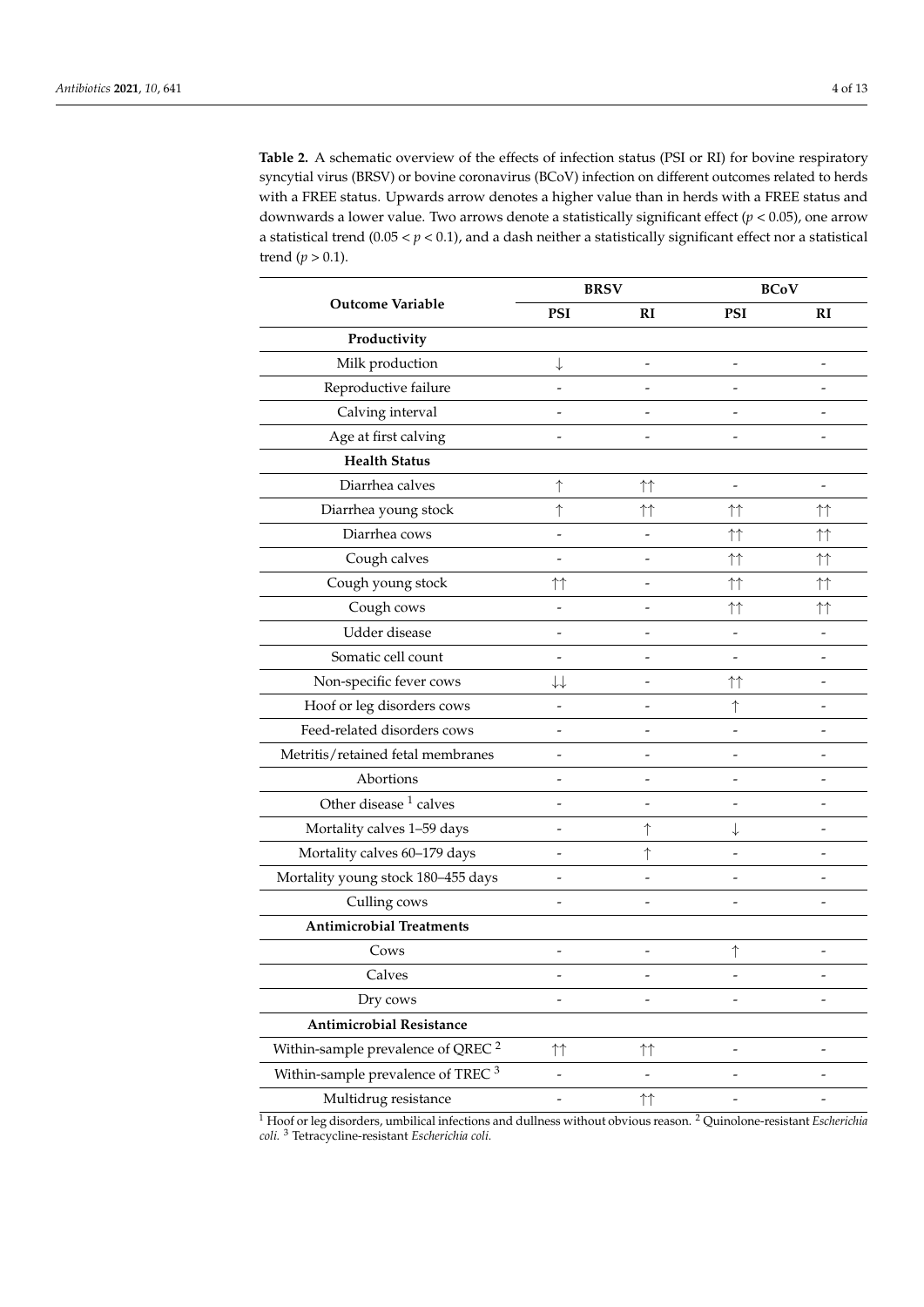# 2.6.1. BRSV

Compared to FREE herds, PSI herds had significantly higher odds of cough in young stock (OR 5.8,  $p = 0.005$ ), a higher proportion of QREC (4.9% vs. 1.2%,  $p = 0.025$ ), but a lower proportion of cows with non-specific fever (0.079% vs. 0.41%, *p* = 0.002). Additionally, PSI herds tended to have lower milk yield (29.7 kg ECM/day vs. 31.9 kg ECM/cow and day,  $p = 0.087$ ) than FREE herds and higher odds of diarrhea in calves (OR 1.5,  $p = 0.086$ ) and young stock (OR 2.3,  $p = 0.095$ ). Compared to FREE herds, RI herds had significantly higher odds of diarrhea in calves (OR 1.7, *p* = 0.013) and young stock (OR 2.6, *p* = 0.037), a higher proportion of QREC (5.0% vs. 1.2%, *p* = 0.012), higher odds of multidrug-resistant *E. coli* (OR 1.8,  $p = 0.038$ ) and tended to have higher calf mortality in calves younger than two months (HR 1.4, *p* = 0.062) and in calves 2–6 months (HR 1.6, *p* = 0.075).

## 2.6.2. BCoV

Compared to FREE herds, PSI herds had significantly higher odds of cough in calves (OR 2.8, *p* = 0.049), young stock (OR 6.3, *p* = 0.001), and cows (OR 13.1, *p* = 0.001), and of diarrhea in young stock (OR 2.8, *p* = 0.036) and cows (OR 3.8, *p* = 0.005), and a higher proportion of cows with non-specific fever (0.48% vs. 0.064%, *p* = 0.001). Additionally, PSI herds tended to have a higher proportion of cows with hoof or leg disorders (2.8% vs. 2.1%, *p* = 0.093), and of antimicrobial-treated cows (3.3% vs. 2.4%, *p* = 0.080), but a lower mortality for calves younger than two months (HR  $0.7$ ,  $p = 0.094$ ). Compared to FREE herds, RI herds had significantly higher odds of diarrhea in young stock (OR 4.7, *p* = 0.004) and cows (OR 3.8,  $p = 0.011$ ) and of cough in calves (OR 7.1,  $p = 0.002$ ), young stock (OR 7.2, *p* = 0.003), and cows (OR 11.4, *p* = 0.009).

## **3. Discussion**

In general, the study supported our hypothesis that freedom from BRSV and BCoV in dairy herds is associated with better health status, higher productivity, fewer antimicrobial treatments, and a lower occurrence of AMR. Of the 28 outcomes evaluated, five supported the hypothesis for BRSV with statistical significance and six for BCoV, respectively. In addition, three statistical trends supported the hypothesis for BRSV and two for BCoV, whereas only one outcome variable with statistical significance refuted the hypothesis for BRSV and one trend for BCoV. To the best of our knowledge, this is the first study that simultaneously evaluated associations between the presence of specific infections and a broad range of outcome variables, including AMR.

## *3.1. Effects on Productivity*

In the present study, there was a statistical trend towards lower milk production in BRSV PSI herds but no difference between FREE and RI herds. For BCoV, we found no effect on milk production. The impact of BRSV and BCoV infections on milk production in dairy herds has been evaluated in earlier studies, some of them showing transient or subtle decreases in milk yield [\[13,](#page-12-2)[16,](#page-12-5)[17,](#page-12-3)[19,](#page-12-6)[20\]](#page-12-7). Although the proposed effect of BRSV on milk production in this study is only a trend, it confirms the previous research results and suggests that the effects on milk yield are subtle or transient and that either daily milk yield data or a larger sample size may be required to find significant associations.

Counter to our hypothesis, neither we nor Ohlson et al. [\[15\]](#page-12-8) observed an effect of BRSV or BCoV on fertility. To use fertility measures as outcome variables is challenging because they often are blurred by the preferences, skills and routines of each farmer and may not truly reflect any effect of a virus infection.

# *3.2. Effects on Morbidity*

Both BRSV and BCoV infections affected, or tended to affect, several morbidity outcomes. BRSV RI herds experienced diarrhea in calves and young stock significantly more often than FREE herds. Diarrhea has been reported previously [\[21\]](#page-12-9) but is normally not a symptom of BRSV infection. Possibly, diarrhea was not a direct consequence of BRSV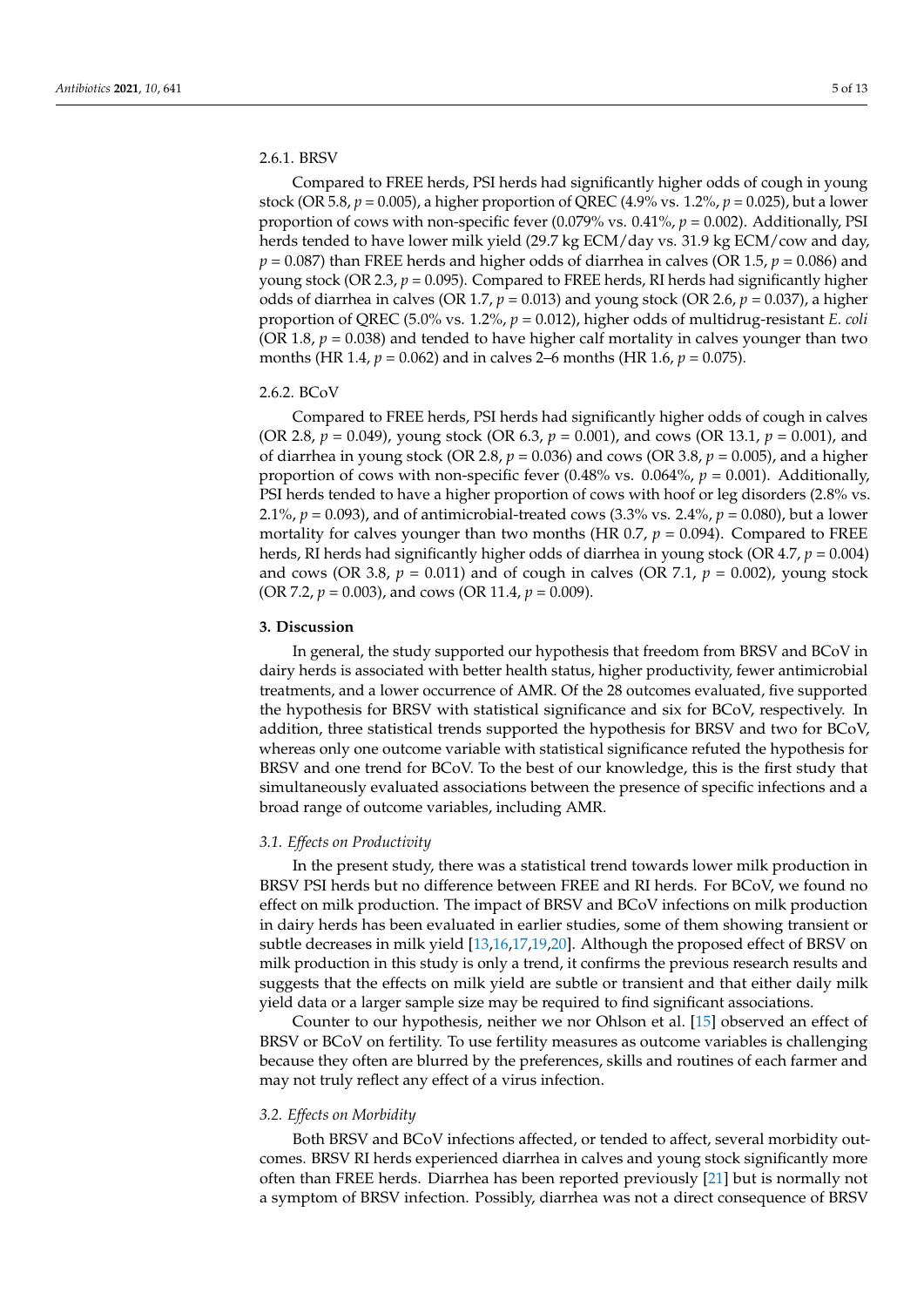infection, but due to an overall lower level of biosecurity, hygiene, and management in RI than in FREE herds. There was also a tendency for higher calf mortality in RI herds, which confirms previous research [\[13](#page-12-2)[,22\]](#page-12-10). Cough is a common symptom of BRSV, and although there was a tendency for a higher incidence in young stock in PSI herds, there were no associations for the other animal categories in PSI herds and not for any category in RI herds. Although cough is just one of many symptoms of BRSV, this result is surprising. There are, however, several other causes for coughing in dairy herds, and the single effect of BRSV might be difficult to identify. In BRSV PSI herds, we observed a significantly lower occurrence of non-specific fever in cows compared to FREE herds. This is contrary to our hypothesis, but it is possible that FREE herds are more wary of disease events, whereas in PSI, some cases of fever may be missed out due to a lower degree of awareness.

Diarrhea, cough, and fever are common symptoms of BCoV [\[2](#page-11-1)[,5\]](#page-11-4) and it was not surprising that these symptoms were significantly more common in BCoV PSI and RI herds than in FREE herds. Interestingly, there was no difference in the occurrence of diarrhea in PSI and RI herds, although less diarrhea could be expected in PSI herds due to an assumed degree of herd immunity. This indicates that fully protective immunity of individual animals is short-lived, and previously infected cows are susceptible to BCoV, which agrees with previous findings [\[19\]](#page-12-6). Diarrhea was manifested predominantly in older animals, and not in calves, which also is in accordance with previous findings [\[5\]](#page-11-4). Contrary to our hypothesis, BCoV PSI herds tended to have lower death hazard in calves under the age of two months, which partly agrees with Beaudeau et al. [\[13\]](#page-12-2) who found a lower death hazard in calves and young stock in RI herds. As discussed by Beaudeau et al. [\[13\]](#page-12-2), there may be management factors or herd characteristics unrelated to infection status that can explain the lower mortality in infected herds.

In this study, no association was found with udder disease and milk somatic cell count (SCC), feed-related disorders in cows, metritis/retained fetal membranes, abortions, other disease in calves, young stock mortality, and culling of cows. As the sample size was small, missed associations cannot be ruled out.

# *3.3. Effects on Antimicrobial Use and AMR*

Although both BRSV and BCoV infection status were associated with higher odds of cough and diarrhea, infection status was overall not associated with a higher antimicrobial treatment incidence. An exception to this is a tendency for BCoV to be associated with the increased treatment of cows in PSI herds, which is in accordance with previous findings that BCoV infections led to a higher treatment incidence in feedlot cattle [\[23\]](#page-12-11) and beef calves [\[24\]](#page-12-12).

Although we did not observe a higher incidence of antimicrobial treatment in BRSVpositive herds, MDR *E. coli* were more common in BRSV RI herds than in FREE herds and the proportion of QREC in the fecal flora of calves was higher in both BRSV RI and PSI herds. Antimicrobial use is considered a strong driver for resistance, but resistant bacteria can also spread and persist on farms where antimicrobial use is low and can be associated with poor farm biosecurity and hygiene [\[25\]](#page-12-13). This agrees with a previous study from our group showing that poor external biosecurity and poor hygiene was associated with a higher occurrence of QREC on dairy farms [\[26\]](#page-12-14). The lower occurrence of antimicrobial resistance in BRSV FREE herds could therefore be due to an assumed higher level of biosecurity in FREE compared to PSI herds.

## *3.4. General Discussion*

The present study adds to, and supports previous research indicating that efforts to reduce the occurrence of BRSV and BCoV in dairy herds would improve animal health and production, reduce antimicrobial treatment rates, and possibly also mitigate the spread of antimicrobial resistance. It is rather clear that, for most outcome variables, dairy herds would do better sustaining a FREE status. The results also indicate that having repeated infections (PSI) is not better than going from a free (FREE) to an infected status (RI), but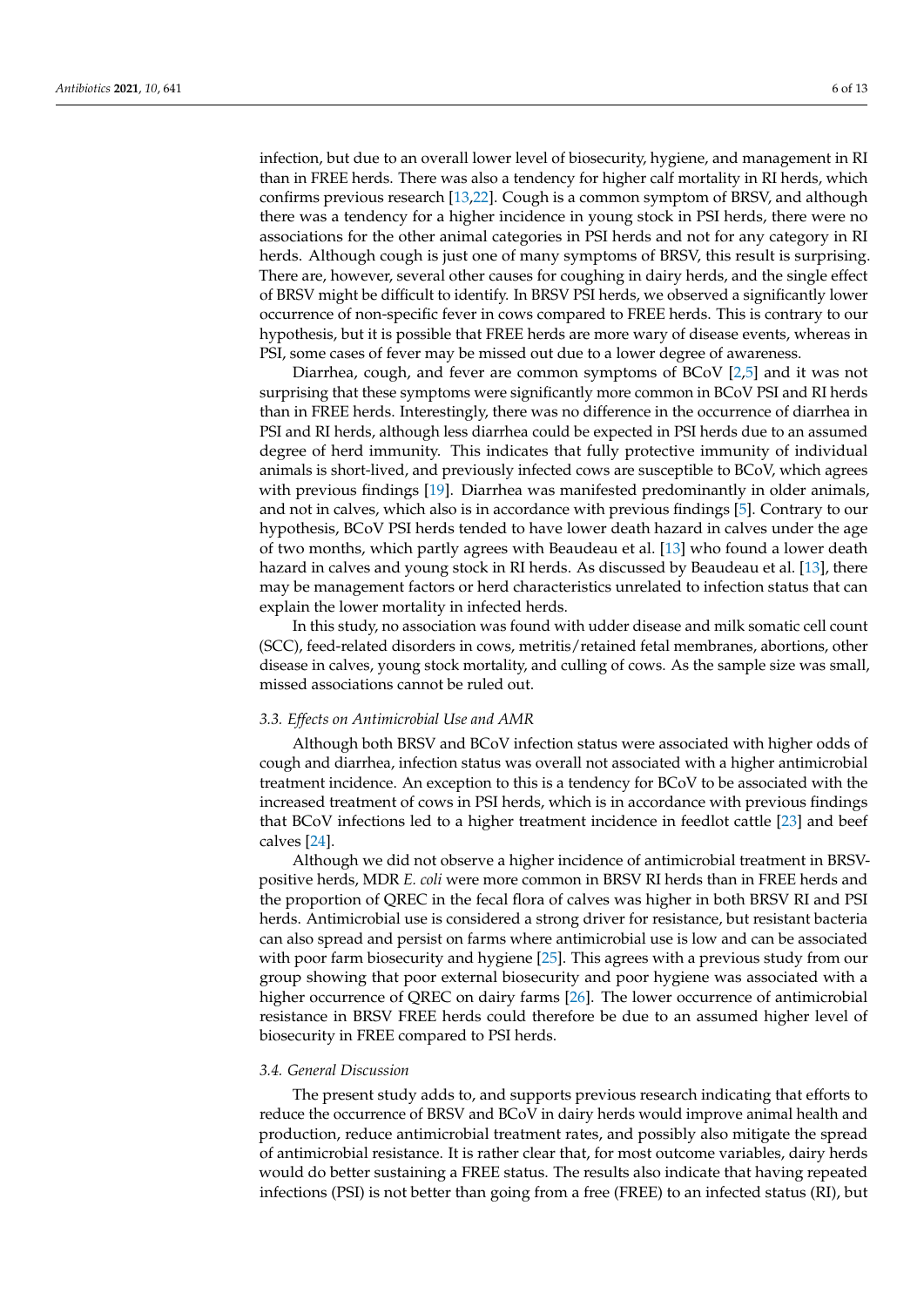may instead be worse in the longer term. Available scientific evidence therefore supports efforts to establish control programs for BRSV and BCoV in dairy herds. Voluntary control programs, based on biosecurity measures, have been suggested in Sweden and are already implemented in Norway. The feasibility of control is demonstrated by the fact that 58% of the herds in the study upheld a BRSV FREE status throughout the two-year study period, 36% a BCoV FREE status and 25% a FREE status for both diseases. Of the 76 herds that completed the study, 10 herds entered in a completely free state and sustained it throughout the study. This clearly shows that it is possible to remain free for longer periods, which is also supported by a previous study [\[9\]](#page-11-8).

Observational studies, as the present, are not ideal for investigating causal relationships because it may be difficult to know the direction of causality and it could also be that virus infection is a proxy for unknown factors. Thus, an infected herd may have lower productivity and impaired health status due to poorer management than FREE herds; for example, gaps in biosecurity increasing the risk of introducing infections and antimicrobial-resistant bacteria. Observational studies, on the other hand, are more likely to represent the true field situation than experimental studies. However, the conclusions of this study are only indicative and should be used in conjunction with previous and future research.

As morbidity and treatment data from SOMRS are incomplete [\[27\]](#page-12-15), we decided to rely on farmers' reports for these data. However, a limitation of the study was that we did not clearly define morbidity outcomes. Farmers are obliged to keep treatment journals and should be able to report accurate data but may have had different thresholds for reporting morbidity, which could have biased the results of the study.

As the outcome indicator of AMR, we used the antimicrobial susceptibility of enteric *E. coli* from calves. This indicator is commonly used to monitor AMR in farm animals and considered to reflect the selection pressure from the use of antimicrobials in animal populations [\[28\]](#page-12-16). Although this indicator does not reflect the complete resistome of the animals, it is a simple and well-established way to evaluate the occurrence of AMR in farm animals. It should also be noted that age is a well-known risk factor for the occurrence of antimicrobial-resistant bacteria in feces from calves [\[26,](#page-12-14)[29\]](#page-12-17), and to reduce variation due to age, we aimed at including calves of a similar age (below 1 month). However, we also received samples from older calves, and to avoid the loss of information, these samples were included in the analyses. To account for the variation, age was included as a covariate in all models where it significantly affected the outcome.

By using a significance level of 10% instead of the more common 5%, we deliberately increased the risk of a type I error (overestimation) while decreasing the risk of type II errors (underestimation). Additionally, by testing many outcomes simultaneously, the risk of false associations increases. We believe, however, that falsely declaring no effect of virus infection is worse than reporting statistical trends that may be overestimated. As mentioned earlier, conclusions of this study should not stand alone but rather be used in parallel with conclusions from previous and future research in the same field.

#### **4. Materials and Methods**

# *4.1. Study Design*

The study was performed as an ambi-directional cohort study. The virus exposure was assessed using repeated testing for BRSV and BCoV antibodies in PPM during a period of two years. Each herd submitted milk samples three times: 1st at enrollment (October 2015–March 2016); 2nd about one year later (November 2016–June 2017); 3rd about two years after the first (November 2017–June 2018).

Herds were categorized for the putative presence of viral infections during this period based on antibody status to BRSV and BCoV in PPM at the three samplings (Table [1\)](#page-2-0). Herds were considered RI if antibody-negative at any of sampling 1 or 2 and positive in sampling 3 and PSI if antibody-positive in all three samplings. RI and PSI herds had at least one viral infection during the period, but PSI herds were presumed to enter the study with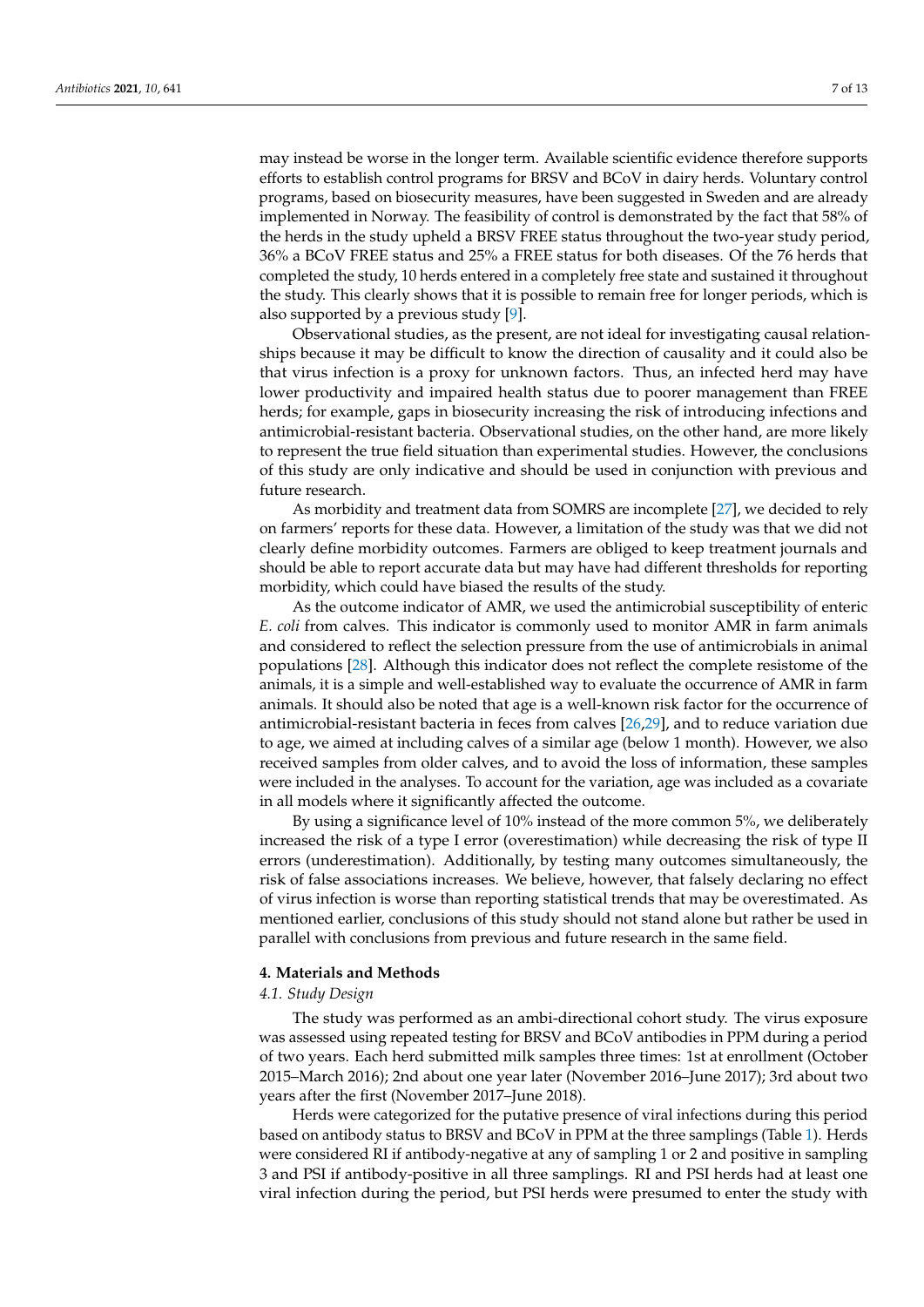more immune animals than RI herds. Herds were considered FREE if antibody-negative in sampling 3, regardless of the result in samplings 1 and 2. By assessing PPM, the presence of antibodies suggests that the herd has had at least one viral infection during the two preceding years, assuming first calving at the age of two years. Thus, a negative third sampling indicates that no virus infection has occurred during the period.

Meanwhile, data on production, health, antimicrobial use as well as fecal samples to determine the presence of antimicrobial-resistant *E. coli* were collected and used to retrospectively assess the effects of the BRSV/BCoV exposure levels.

The experimental design and handling of animals involved no invasive procedures, and an ethical approval was therefore not required.

# *4.2. Selection of Herds*

In October 2015, 635 Swedish dairy herds were invited by postal service to participate in the study. Only herds with at least 30 lactating cows and affiliated to the Swedish official milk recording system (SOMRS) were invited. To maximize the variation in antibody status to BRSV and BCoV of the herds, they were selected for invitation based on antibody status in the most recent nationwide screening of bulk tank milk which was performed in 2013 (A. Ohlson, unpublished data). Although some herds might have changed status since 2013, many herds remain antibody-negative for several years [\[30\]](#page-12-18) and this approach increased the likelihood of recruiting negative farms to the study. First, all herds that were considered free from both infections and all BRSV-positive but BCoV-negative herds were selected for invitation (25% of all invited herds). Thereafter, the same number of BCoV-positive but BRSV-negative herds was selected (25%) and finally, the same number of herds positive to both infections (50%). In the latter two groups, herds were selected randomly from all eligible herds. The invitation included sampling material for the first milk sampling. Invited herds that wanted to participate did so by sending in that first milk sample, resulting in a convenience sample of herds.

We aimed to include the number of herds needed to be able to show an effect of BRSV/BCoV status on the presence of antimicrobial-resistant bacteria. The prevalence of tetracycline resistance among random *E. coli* isolates from healthy calves aged 7–28 days has been shown to be 23% [\[31\]](#page-12-19) with the intra-herd correlation of 0.24 (unpublished results). Assuming then that tetracycline resistance was 30% in infected herds and 15% in free herds, we estimated that it was necessary to sample at least 10 calves per herd in 40 infected and 40 free herds with a power of 80% and confidence level of 95%.

## *4.3. Sampling and Laboratory Analyses*

Sampling materials, instructions and submission forms were provided by the National Veterinary Institute (SVA) in Uppsala, Sweden. Samples were collected by farmers/farm staff and sent at ambient temperature by postal services to SVA. Samples were to be sent on Sundays to Thursdays, to ensure delivery at the laboratory before the next weekend.

Milk samples: The levels of BCoV- and BRSV-specific antibodies were assessed using pooled PPM from three homebred primiparous cows per herd and sampling, a method previously validated for this purpose [\[28\]](#page-12-16). Ten-milliliter test tubes containing 10 microliters of the preservative agent Bronopol (2-bromo-2-nitropropane-1.3-diol, SVA, Uppsala, Sweden) were used for sampling. The tubes were marked with a herd-specific code.

On arrival at the laboratory, the samples were stored at −20 ◦C until analysis. All samples were analyzed for immunoglobulin G antibodies to BRSV and BCoV by commercially available indirect ELISAs (Svanovir BRSV-AB (Batch A32465, A67520) and Svanovir BCoV-AB (Batch A26896, A65331), Boehringer Ingelheim Svanova, Uppsala), respectively. The sensitivity and specificity for the BRSV ELISA was 94% and 100% [\[32\]](#page-12-20) and for the BCoV ELISA 84.6% and 100% [\[11\]](#page-12-0), respectively. The optical density (OD) at 450 nm was corrected by the subtraction of the negative control antigen OD. To adjust for day-to-day variations, the percentage positivity (PP) was calculated as follows: (sample corrected OD/positive control corrected OD)  $\times$  100. For BRSV/BCoV, the cut-off was set to PP equal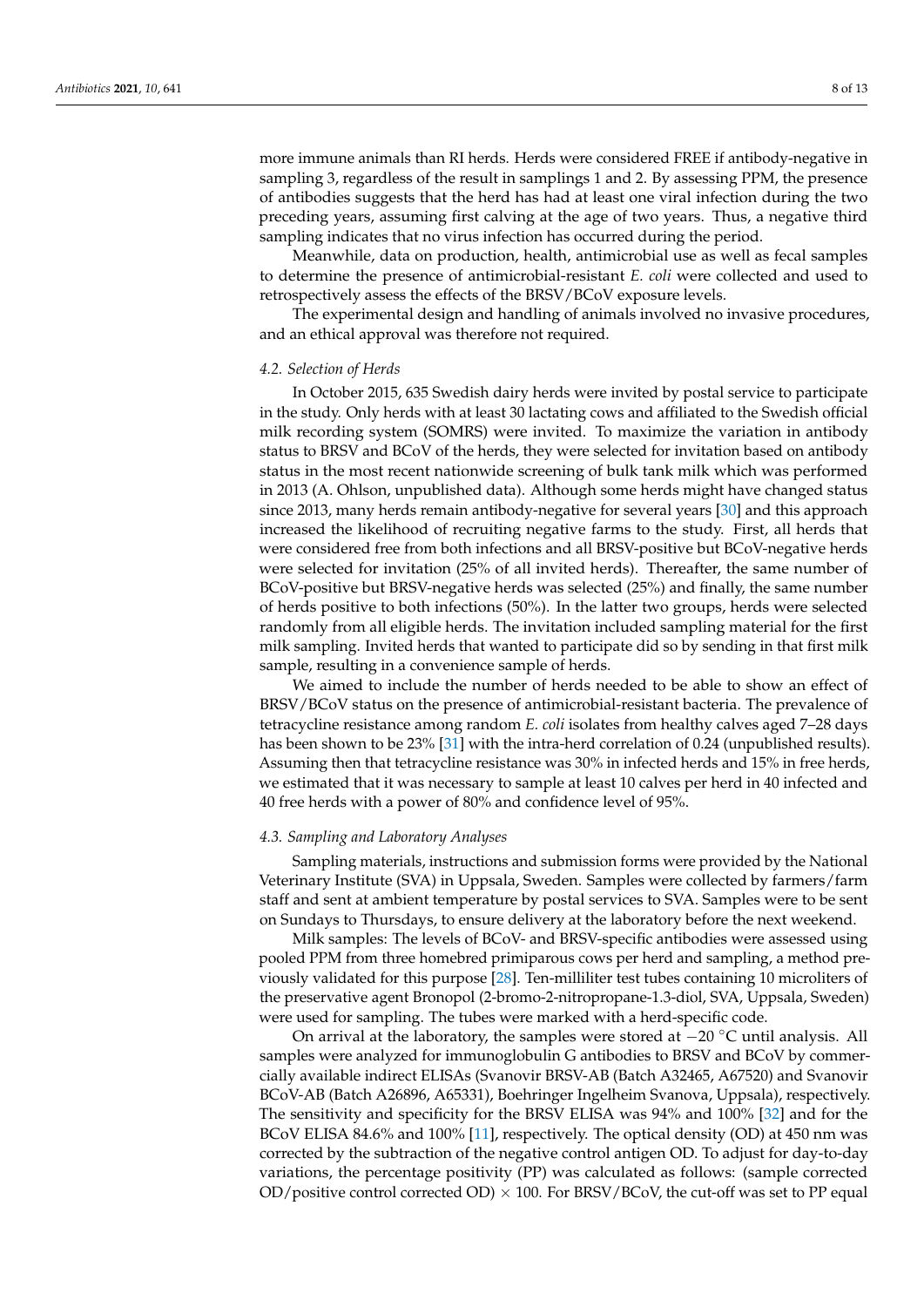to 20. Herds were considered positive if the PP value was ≥20 and negative otherwise. The same cut-off has been used in previous studies to categorize herds as negative or positive for BRSV/BCoV infection [\[13](#page-12-2)[,30\]](#page-12-18).

Fecal samples: In each herd, at each of the three sampling occasions, the herd-level antimicrobial susceptibility of *Escherichia coli* (*E. coli*) was assessed using fecal samples from six preweaned calves (in total 18 samples per farm during the study period). The calves should be younger than 1 month of age, healthy, and never treated with antimicrobials. Fecal samples were collected from the rectum using Amie's charcoal culture swabs (Copan Diagnostics Inc., Murrieta, CA, USA) and were submitted with information on the sampling date and birth date of each calf.

Fecal samples were analyzed directly upon arrival at the laboratory. For each sample, the within-sample prevalence of *E. coli* resistant to quinolones (QREC) or tetracycline (TREC) was determined (see below) and in addition, the susceptibility to 13 antimicrobials for one *E. coli* from each sample was analysed (see below).

To determine the within-sample prevalence of QREC and TREC, tenfold dilutions of each sample were plated on Petrifilm Select *E. coli* Count (SEC plate; 3M Microbiology Products, St. Paul, MN, USA) with and without nalidixic acid or tetracycline. The procedure identifies *E. coli* with MICs above the epidemiological cut-of value (ECOFF) for nalidixic acid (16 mg/L) or tetracycline (8 mg/L) established by the European Committee on Antimicrobial Susceptibility Testing (EUCAST[—www.eucast.org](www.eucast.org) (accessed on 10 September 2015)). The method was modified from Wu et al. [\[33\]](#page-12-21) and was previously used for QREC in our laboratory [\[26\]](#page-12-14). In brief, swabs were vortex mixed in 3 mL of 0.9% saline to release fecal content. From this non-diluted suspension tenfold dilutions down to 10−<sup>6</sup> were made in 0.9% saline. The total CFU count of *E. coli* was determined by plating 1 mL of dilutions  $10^{-4}$  and  $10^{-6}$  onto the bottom film of an SEC plate.

The CFU of QREC was determined as follows. A stock solution of nalidixic acid sodium salt at 672 µg/mL (Sigma-Aldrich Co, St. Louis, MO, USA) was prepared. Fifty microliters stock solution was added to 1000 µL of the non-diluted and the  $10^{-2}$  suspension to obtain a final concentration of  $32 \mu g/mL$  nalidixic acid. The entire volume of this suspension (1050  $\mu$ L) was plated onto the SEC plates as described above. The CFU of TREC was determined as follows. A stock solution of tetracycline hydrochloride at 1344 µg/mL (Sigma-Aldrich Co, St. Louis, MO, USA) was prepared. This solution was added to sample dilutions 10<sup>-2</sup>, 10<sup>-4</sup>, and 10<sup>-6</sup> to obtain a final concentration of 64 µg/mL tetracycline and plated as described above. The concentrations of nalidixic acid and tetracycline were chosen to only allow the growth of *E. coli* with MICs above the ECOFFs for these antimicrobials. Hence, *E. coli* colonies on plates with nalidixic acid were considered QREC and colonies on plates with tetracycline were considered TREC. Plates were incubated for 18 to 24 h at 42 ◦C and dark green to light blue–green colonies were counted. The within-sample prevalence of QREC and TREC in a sample was obtained by dividing the CFU of *E. coli* on plates with antimicrobials by the CFU on plates without antimicrobials.

One colony of putative *E. coli* was selected from a SEC plate without antimicrobial and after subculture susceptibility tested by microdilution according to the recommendations of the Clinical and Laboratory Standards Institute [\[34\]](#page-12-22) using VetMIC panels (National Veterinary Institute, Uppsala, Sweden) and cation-adjusted Mueller Hinton broth (Becton Dickinson, Cockeysville, MD, USA). Antimicrobials and ranges are given in Table S2. Quality control, using the reference strain *E. coli* ATCC 25922, was conducted in parallel with each batch of isolates tested; all results were within acceptable ranges. ECOFFs (Table S2) were used to classify isolates as wild-type and non-wild-type, where the latter were considered resistant. An isolate was defined as MDR if resistant to three or more antimicrobial classes.

## *4.4. Data Collection and Preparation*

For each herd, data on individual milk, fat, and protein yield, SCC, and reproductive events (calvings, breedings, and pregnancy checks), entrance and exit dates as well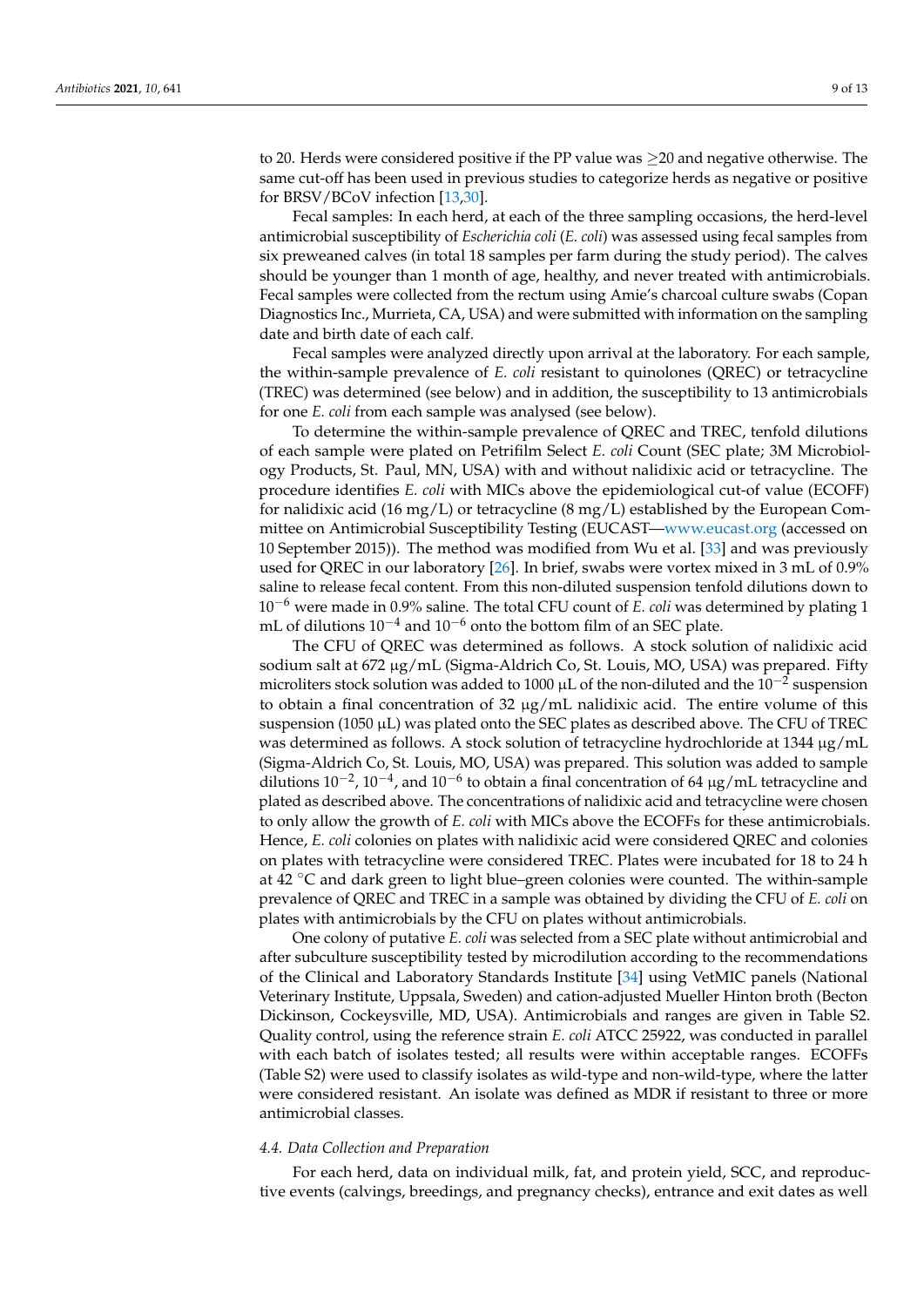as reason for exit for all animals present at any time during the study period were obtained from SOMRS. Data used were from the period between the first and the third milk sampling, irrespective of individual birth dates, reproductive cycles, or lactation stages. Reproductive failure and mortality data were defined and prepared according to Beaudeau et al. [\[13\]](#page-12-2). The level of energy-corrected milk (ECM) was calculated for each cow using the following formula:

# kg ECM = kg milk  $\times$  0.25 + fat%  $\times$  12.2 + protein%  $\times$  7.7

Data on morbidity and antimicrobial treatment were obtained from the farms via repeated questionnaires. At eight occasions during the 2-year study period, from November 2015 to October 2017, farmers/farm staff responded to questionnaires on the health status of the herd. Each questionnaire covered the preceding two months, but for practical reasons, the summer months (May–August) were not covered. Thus, information from each herd was gathered for 16 months of the 24-month study period. BRSV and BCoV infections are less common in the summer months and this period was excluded to ease the workload for the farmers/farm staff. The questionnaire contained questions on the incidence of diarrhea and cough, in calves under the age of six months, in young stock from six months to calving/slaughter (including bulls if present), and cows (lactating and dry). The incidence was rated as "none", "a few", "one fourth of the age group", "half of the age group", and "more than half of the age group". For statistical analysis, these questions were transformed to binary variables, such as no diarrhea/cough versus diarrhea/cough in a few or more animals.

The questionnaire also contained questions on the number of cows that had experienced the following disease events: mastitis/high SCC, hoof or leg disorders, feed-related disorders (ketosis or inappetence), metritis/retained fetal membranes, fever without obvious reason, and abortion (gestation length < 260 days). Additionally, questions on the number of young stock with hoof or leg disorders or with dullness without obvious reason were included, and on the number of calves up to six months with hoof or leg disorders, umbilical infections, or dullness without obvious reason. Finally, questions regarding the number of lactating cows, dry cows, young stock and calves that had been treated with antimicrobials, irrespective of type, during the period of concern was included. The questions regarding dullness, hoof or leg disorders and umbilical infections in calves had few non-zero variables and were therefore merged into one outcome variable—other diseases in calves. In May each year, a question on vaccination against BRSV or BCoV in the preceding year was added because vaccination could interfere with the result of the antibody testing. After the first postal questionnaire, farmers/farm staff could choose to receive and respond to subsequent questionnaires by post, via the web-based platform Easyresearch (Questback AB, Stockholm, Sweden), or by telephone. The number of disease events and antimicrobial treatments were adjusted to the mean number of animals in the specific category present in the herd.

# *4.5. Statistical Analyses*

The effects of BRSV and BCoV were evaluated separately, but it was assumed that all outcomes may be affected by both infections. Therefore, both BRSV and BCoV statuses were forced into all models and the estimates of the effect of one infection were adjusted for the possible effect of the other. Due to the time of infection, all observations within the herd-specific study period were considered as potentially affected by virus infection. Three herds vaccinated against BCoV and one against BRSV and were included as a separate group (results of statistical modelling not presented).

Different statistical models were used for different outcomes and each outcome was adjusted for the potential effects of other important covariates based on earlier studies or on biological assumptions, as shown in Table [3.](#page-10-0) All models were reduced by stepwise backward elimination to only include covariates that significantly affected the outcome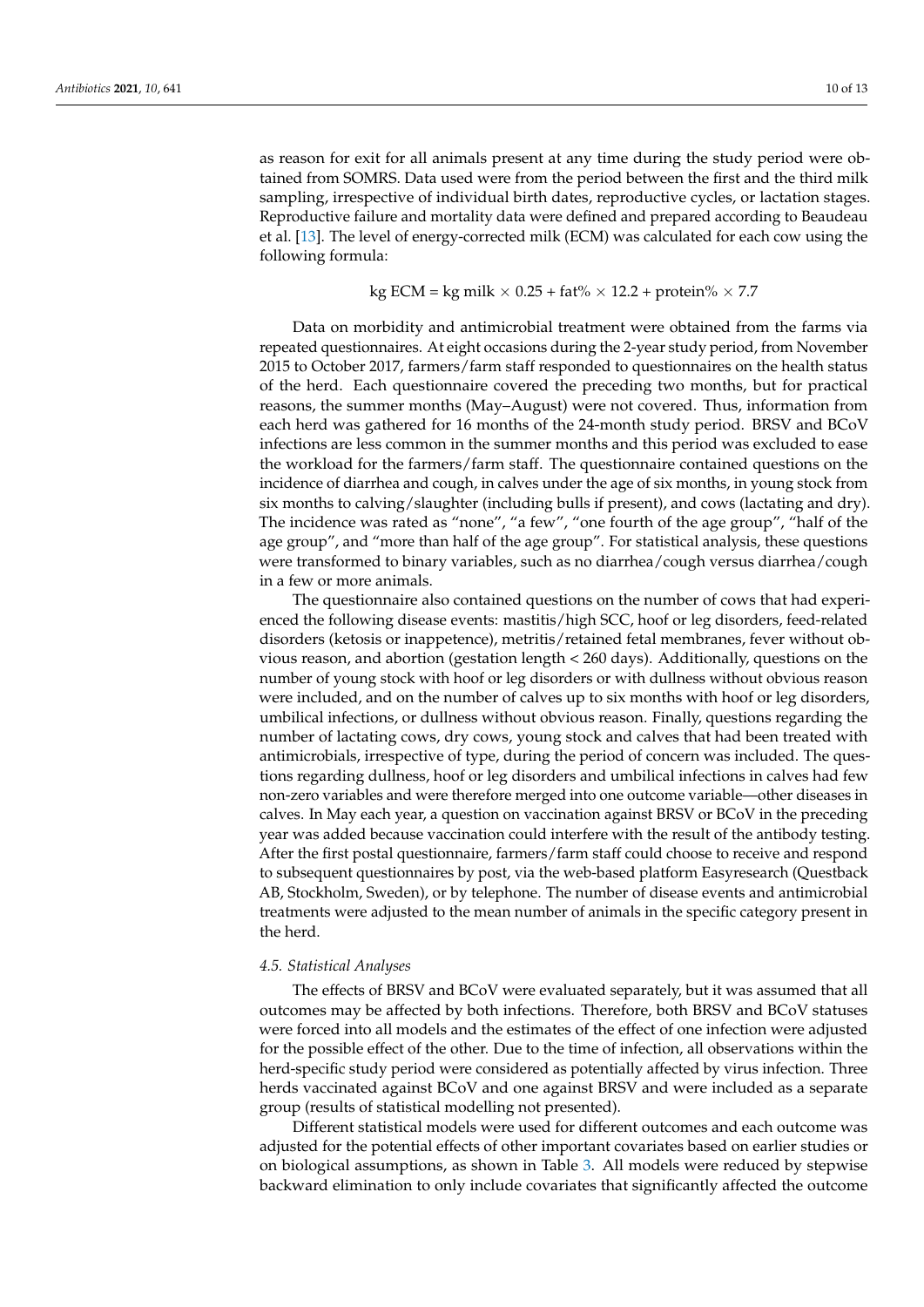or covariates that changed the estimates of remaining covariates by more than 30% (confounding). Due to the small sample size, no interactions were considered [\[35\]](#page-12-23).

<span id="page-10-0"></span>**Table 3.** Overview of statistical models, epidemiological units and included explanatory or confounding variables for each dependent variable.

| Dependent Variable<br>(Transformation if Necessary)             | <b>Statistical Model</b> | Epidemiological Unit | Explanatory Variables <sup>1</sup>                          |
|-----------------------------------------------------------------|--------------------------|----------------------|-------------------------------------------------------------|
| Productivity                                                    |                          |                      |                                                             |
| Milk production                                                 | Linear                   | Cow                  | a, b. c, d, e, f, h, $i^*$ , $j^*$                          |
| Reproductive failure                                            | Logistic                 | Cow                  | $a, b, c, e, i^*, i^*$                                      |
| Age at first calving (inverse)                                  | Linear                   | Cow                  | $a, b, f, g *, i *, j *$                                    |
| Calving interval (inverse cubic)                                | Linear                   | Cow                  | $a, b, e, f, g*, i*, j*$                                    |
| <b>Health Status</b>                                            |                          |                      |                                                             |
| Diarrhea calves                                                 | Logistic                 | Herd                 | $a, b, g*, i, j$                                            |
| Diarrhea young stock                                            | Logistic                 | Herd                 | a, b                                                        |
| Diarrhea cows                                                   | Logistic                 | Herd                 | $a, b, g*, i, k$                                            |
| Cough calves                                                    | Logistic                 | Herd                 | $a, b, g*, i, j^*$                                          |
| Cough young stock                                               | Logistic                 | Herd                 | $a, b, g^*$                                                 |
| Cough cows                                                      | Logistic                 | Herd                 | a, b, $e^*$ , $g^*$ , $j^*$                                 |
| Udder disease                                                   | Fractional probit        | Herd                 | $a, b, g, i, j^*$                                           |
| Somatic cell count (log)                                        | Linear                   | Cow                  | a, b. c, d, e, f, g, i, j $*$                               |
| Non-specific fever-cows                                         | Fractional probit        | Herd                 | a, b, e, i, j, k                                            |
| Hoof and leg disorders-cows                                     | Fractional probit        | Herd                 | $a, b, g*, i*, j*, k$                                       |
| Feed-related disorders-cows                                     | Fractional probit        | Herd                 | $a, b, e*, g*, i, j*, k$                                    |
| <b>Metritis</b>                                                 | Fractional probit        | Herd                 | $a, b, e^*, g^*, i, j^*$                                    |
| Abortions                                                       | Fractional probit        | Herd                 | $a, b, e*, i*, j*, k$                                       |
| Other disease $2$ —calves                                       | Fractional probit        | Herd                 | $a, b, e*, g * j*, k$                                       |
| Mortality calves 1-59 days                                      | Cox proportional hazards | Calf                 | a, b, i, j                                                  |
| Mortality calves 60-179 days                                    | Cox proportional hazards | Calf                 | $a, b, g*, i, j$                                            |
| Mortality young stock 180–455 days                              | Cox proportional hazards | Young stock          | $a, b, j^*$ , 1                                             |
| Culling cows                                                    | Cox proportional hazards | Cow                  | $a, b, g^*$                                                 |
| <b>Antimicrobial Treatments</b>                                 |                          |                      |                                                             |
| Cows                                                            | Fractional probit        | Herd                 | $a, b, e*, g, i, j*$                                        |
| Calves                                                          | Fractional probit        | Herd                 | $a, b, g, i^*$ , j                                          |
| Dry cows<br>Fractional probit                                   |                          | Herd                 | $a, b, e^*, g^*, i, j^*$                                    |
| <b>Antimicrobial Resistance</b>                                 |                          |                      |                                                             |
| Within-sample prevalence QREC $3$                               | Fractional probit        | Calf                 | a, b, e $*$ , f, g $*$ , i $*$ , j, l, m $*$ , n, o $*$     |
| Within-sample prevalence TREC <sup>4</sup><br>Fractional probit |                          | Calf                 | a, b, f $^{\ast},$ g $^{\ast},$ i, m $^{\ast},$ o $^{\ast}$ |
| Multidrug resistance                                            | Logistic                 | Calf                 | $a, b, i, j^*, n, o, p$                                     |

 $1$  a = herd antibody status to bovine respiratory syncytial virus, b = herd antibody status to bovine coronavirus, c = parity, d = days in milk, e = breed, f = season, g = milk production, h = somatic cell count, i = herd size, j = geographic location, k = period, l = gender, m = calf age,  $n =$  calf use of antimicrobials,  $o =$  cow use of antimicrobials,  $p =$  sampling occasion,  $*$  Included as confounder.  $2$  Hoof or leg disorders, umbilical infections and dullness without obvious reason. <sup>3</sup> Quinolone-resistant *Escherichia coli.* <sup>4</sup> Tetracycline-resistant *Escherichia coli*.

> Where necessary, to meet the assumptions of normally distributed residuals, continuous variables were transformed (Table [3\)](#page-10-0). Depending on the model type, either hierarchical mixed models considering the herd and individual as random effects, or a robust variance estimator was used to account for clustering of observations at the herd or individual level. For each outcome analyzed, statistical model type, epidemiological unit, and explanatory or confounding variables included in the model are described in Table [3.](#page-10-0) All analyses were performed in Stata 15 (StataCorp, Midtown, TX, USA. 2017. Stata Statistical Software: Release 15. College Station, TX: StataCorp LLC). The effect on milk production, age at first calving, somatic cell count, and calving interval was assessed by mixed effects linear regression using the MIXED command. A compound symmetry covariance matrix was used to account for correlations between repeated measures from the same individual. The effect on diarrhea and cough in different age categories and multidrug resistance was assessed by mixed logistic regression using MEGLM. Cox proportional hazard models using STCOX were used to assess the effect on mortality and culling. Finally, fractional probit regression models using FRACGLM were conducted to assess the effect on all the other disease outcomes and on antimicrobial treatments. A significance level of 5% was used to define a statistically significant difference and a level between 5 and 10% was used to define a statistical trend/tendency.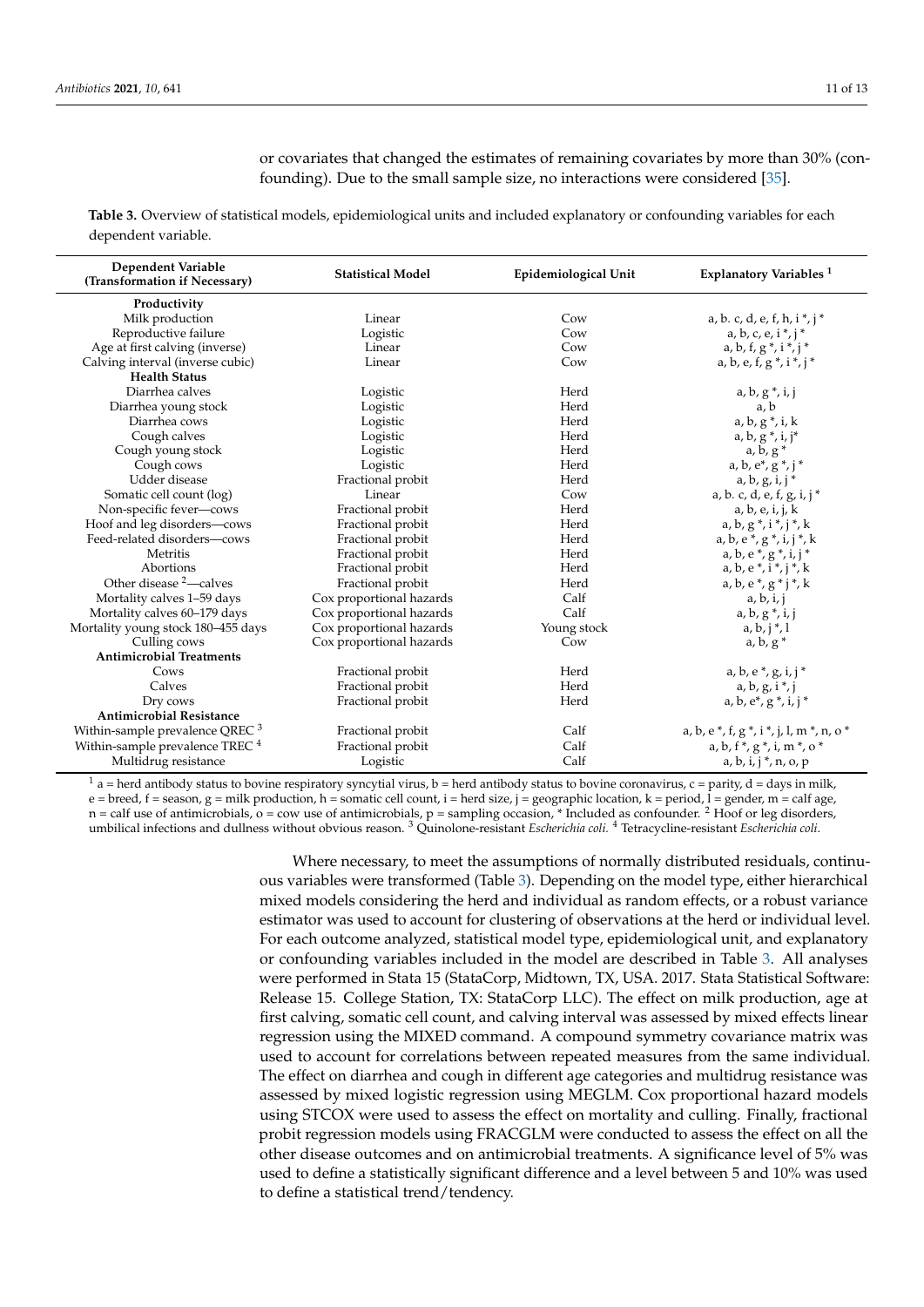# **5. Conclusions**

Sustaining a free status for BRSV and BCoV is beneficial for the production and health of dairy farms, and is possibly also a way to reduce the need for antimicrobial treatments. Measures to uphold a free status likely also reduce the spread of other infectious diseases and antimicrobial-resistant bacteria. In a wider perspective, improved animal health in cattle would reduce the incidence of antimicrobial treatments and thereby the selection pressure towards resistant bacteria.

**Supplementary Materials:** The following are available online at [https://www.mdpi.com/article/](https://www.mdpi.com/article/10.3390/antibiotics10060641/s1) [10.3390/antibiotics10060641/s1,](https://www.mdpi.com/article/10.3390/antibiotics10060641/s1) Table S1: descriptive statistics based on questionnaire data for the 76 herds that fully completed the study; Table S2: the proportion of resistance, ranges tested, cut-off values, the minimum inhibitory concentrations MIC50 and MIC90 from antimicrobial susceptibility testing of *Escherichia coli* from feces of dairy calves to 13 antimicrobials. 1331 calves from 76 herds.

**Author Contributions:** Conceptualization, A.D., A.O., L.S., M.T., S.A. and B.B.; A.D. distributed the questionnaires and sample materials, and collected, prepared, and analyzed the data. writing review and editing, A.D., A.O., L.S., M.T., S.A. and B.B. All authors have read and agreed to the published version of the manuscript.

**Funding:** This work was supported by a grant from the Swedish Farmer's Foundation for Agricultural Research.

**Institutional Review Board Statement:** Ethical review and approval were waived for this study because the experimental design and handling of animals involved no invasive procedures.

**Data Availability Statement:** The data presented in this study are available on request from the corresponding author.

**Acknowledgments:** We would like to pay our gratitude and respects to our former colleague, Associate Professor Helle Ericsson Unnerstad. She was an important contributor to this work but sadly, she passed away in March 2019 before the study was completed. We also acknowledge the participating farmers/farm staff for invaluable help in collecting samples and data, as well as laboratory technicians Maj Hjort, Maria Persson and Karin Lindgren at the Department of Animal Health and Antimicrobial strategies, National Veterinary Institute, Uppsala, Sweden for excellent technical assistance in the laboratory.

**Conflicts of Interest:** The authors declare no conflict of interest. The funders had no role in the design of the study; in the collection, analyses, or interpretation of data; in the writing of the manuscript, or in the decision to publish the results.

# **References**

- <span id="page-11-0"></span>1. IAASTD. *Agriculture at a Crossroads, Global Report*; International Assessment of Agricultural Knowledge, Science and Technology for Development; McIntyre, B.D., Herren, H.R., Wakhungu, J., Watson, R.T., Eds.; Island Press: Washington, DC, USA, 2009.
- <span id="page-11-1"></span>2. Clark, M. Bovine coronavirus. *Br. Vet. J.* **1993**, *149*, 51–70. [\[CrossRef\]](http://doi.org/10.1016/S0007-1935(05)80210-6)
- <span id="page-11-2"></span>3. Larsen, L.E. Bovine Respiratory Syncytial Virus (BRSV): A review. *Acta Vet. Scand.* **2000**, *41*, 1–24. [\[CrossRef\]](http://doi.org/10.1186/BF03549652) [\[PubMed\]](http://www.ncbi.nlm.nih.gov/pubmed/10920473)
- <span id="page-11-3"></span>4. Elvander, M. Severe respiratory disease in dairy cows caused by infection with bovine respiratory syncytial virus. *Vet. Rec.* **1996**, *138*, 101–105. [\[CrossRef\]](http://doi.org/10.1136/vr.138.5.101)
- <span id="page-11-4"></span>5. Traven, M.; Sundberg, J.; Larsson, B.; Niskanen, R. Winter dysentery diagnosed by farmers in dairy herds in central Sweden: Incidence, clinical signs and protective immunity. *Vet. Rec.* **1993**, *133*, 315–318. [\[CrossRef\]](http://doi.org/10.1136/vr.133.13.315) [\[PubMed\]](http://www.ncbi.nlm.nih.gov/pubmed/8236667)
- <span id="page-11-5"></span>6. Bidokhti, M.R.; Tråvén, M.; Ohlson, A.; Baule, C.; Hakhverdyan, M.; Belák, S.; Liu, L.; Alenius, S. Tracing the transmission of bovine coronavirus infections in cattle herds based on S gene diversity. *Vet. J.* **2012**, *193*, 386–390. [\[CrossRef\]](http://doi.org/10.1016/j.tvjl.2011.12.015) [\[PubMed\]](http://www.ncbi.nlm.nih.gov/pubmed/22750286)
- <span id="page-11-6"></span>7. Bidokhti, M.R.M.; Tråvén, M.; Ohlson, A.; Zarnegar, B.; Baule, C.; Belák, S.; Alenius, S.; Liu, L. Phylogenetic analysis of bovine respiratory syncytial viruses from recent outbreaks in feedlot and dairy cattle herds. *Arch. Virol.* **2011**, *157*, 601–607. [\[CrossRef\]](http://doi.org/10.1007/s00705-011-1209-3)
- <span id="page-11-7"></span>8. Klem, T.B. Bovine Respiratory Syncytial Virus Infection in Norwegian Cattle. Ph.D. Thesis, Norwegian University of Life Sciences, Oslo, Norway, 2014.
- <span id="page-11-8"></span>9. Ohlson, A. Bovine Coronavirus and Bovine Respiratory Syncytial Virus Infections in Dairy Herds—Prospects for Control. Ph.D. Thesis, Swedish University of Agricultural Sciences, Uppsala, Sweden, 2010.
- <span id="page-11-9"></span>10. Klem, T.B.; Sjurseth, S.K.; Sviland, S.; Gjerset, B.; Myrmel, M.; Stokstad, M. Bovine respiratory syncytial virus in experimentally exposed and rechallenged calves; viral shedding related to clinical signs and the potential for transmission. *BMC Vet. Res.* **2019**, *15*, 1–11. [\[CrossRef\]](http://doi.org/10.1186/s12917-019-1911-z) [\[PubMed\]](http://www.ncbi.nlm.nih.gov/pubmed/31109324)